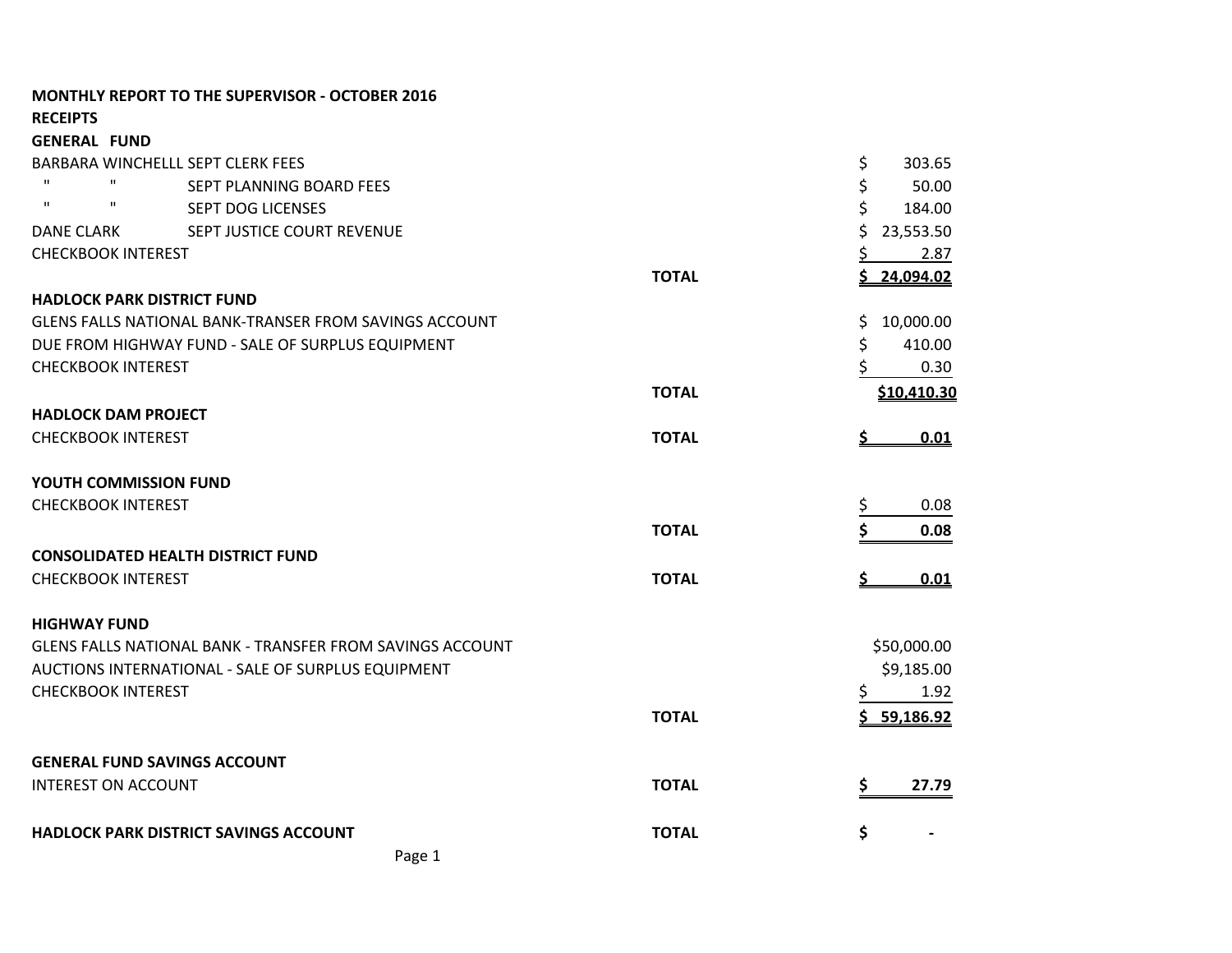| <b>HIGHWAY FUND SAVINGS ACCOUNT</b>                 |                |                 |              |                |            |                         |                 |
|-----------------------------------------------------|----------------|-----------------|--------------|----------------|------------|-------------------------|-----------------|
| <b>INTEREST ON ACCOUNT</b>                          |                |                 | <b>TOTAL</b> |                |            | 12.53                   |                 |
| <b>LOSAP SAVINGS ACCOUNT</b>                        |                |                 |              |                |            |                         |                 |
| <b>INTEREST ON ACCOUNT</b>                          |                |                 | <b>TOTAL</b> |                |            | 0.90<br>S               |                 |
| <b>MEDICAL REIMBURSEMENT ACCOUNT</b>                |                |                 |              |                |            |                         |                 |
| TRANSFER FROM GENERAL FUND TO ESTABLISH ACCOUNT     |                |                 | <b>TOTAL</b> |                |            | \$<br>100.00            |                 |
| <b>TRUST &amp; AGENCY FUND</b>                      | <b>HIGHWAY</b> |                 |              | <b>GENERAL</b> |            |                         |                 |
| NYS RETIREMENT                                      | Ŝ.<br>620.40   |                 | \$           | 436.03         |            |                         |                 |
| <b>HEALTH &amp; DENTAL INSURANCE</b>                | \$12,430.37    |                 | \$           | 1,360.22       |            |                         |                 |
| <b>STATE TAX</b>                                    | 1,106.30<br>S. |                 | Ś            | 394.69         |            |                         |                 |
| <b>FEDERAL TAX</b>                                  | 2,629.00       |                 |              | 1,275.00       |            |                         |                 |
| <b>FICA</b>                                         | S<br>3,803.50  |                 | S            | 1,933.30       |            |                         |                 |
| DEFFERED COMPENSATION                               | 55.52<br>Ś.    |                 |              |                |            |                         |                 |
| <b>CHILD SUPPORT</b>                                | 1,579.66       |                 |              |                |            |                         |                 |
| <b>CREDIT UNION</b>                                 | 660.00         |                 |              | 984.00         |            |                         |                 |
| <b>AFLAC</b>                                        | 94.12          |                 |              | 64.80          |            |                         |                 |
| <b>TOTALS</b>                                       | \$22,978.87    |                 |              | 6,448.04       |            |                         |                 |
|                                                     |                | <b>INTEREST</b> | \$           |                | 0.20 TOTAL | \$29,427.11             |                 |
| <b>DISBURSEMENTS</b>                                |                |                 |              |                |            |                         |                 |
| <b>GENERAL FUND</b>                                 |                |                 |              |                |            | <b>HIGHWAY FUND-T/W</b> |                 |
| FORT ANN CENTRAL SCHOOL - PROPERTY TAX FOR CEMETERY |                |                 | \$           | 26.11          |            | <b>ABSTRACT</b>         | \$<br>4,278.03  |
| <b>PAYROLL</b>                                      |                |                 | \$           | 12,695.22      |            | <b>HEALTH INSURANCE</b> | 12,015.97<br>S  |
| <b>TOWN SHARE FICA</b>                              |                |                 | \$           | 966.65         |            | <b>PAYROLL</b>          | 25,368.10       |
| <b>TOWN BOARD EXPENSE</b>                           |                |                 | \$           | 247.71         |            | <b>TOWN SHARE FICA</b>  | 1,901.75        |
| <b>JUSTICE COURT EXPENSE</b>                        |                |                 | \$           | 183.80         |            | DUE TO HADLOCK FD       | \$<br>410.00    |
| <b>SUPERVISORS EXPENSE</b>                          |                |                 | \$           | 298.48         |            |                         | 43,973.85<br>S  |
| <b>BUDGET OFFICE EXPENSE</b>                        |                |                 | \$           | 40.04          |            | <b>HIGHWAY FUND-O/V</b> |                 |
| ASSESSORS EXPENSE                                   |                |                 | \$           | 2,424.99       |            | <b>ABSTRACT</b>         | 7,492.15        |
| <b>TOWN CLERKS EXPENSE</b>                          |                |                 | \$           | 71.43          |            | <b>TOTAL HIGHWAY</b>    | 51,466.00<br>Ś. |
| <b>ATTORNEY EXPENSE</b>                             | Page 2         |                 | \$           | 3,105.00       |            |                         |                 |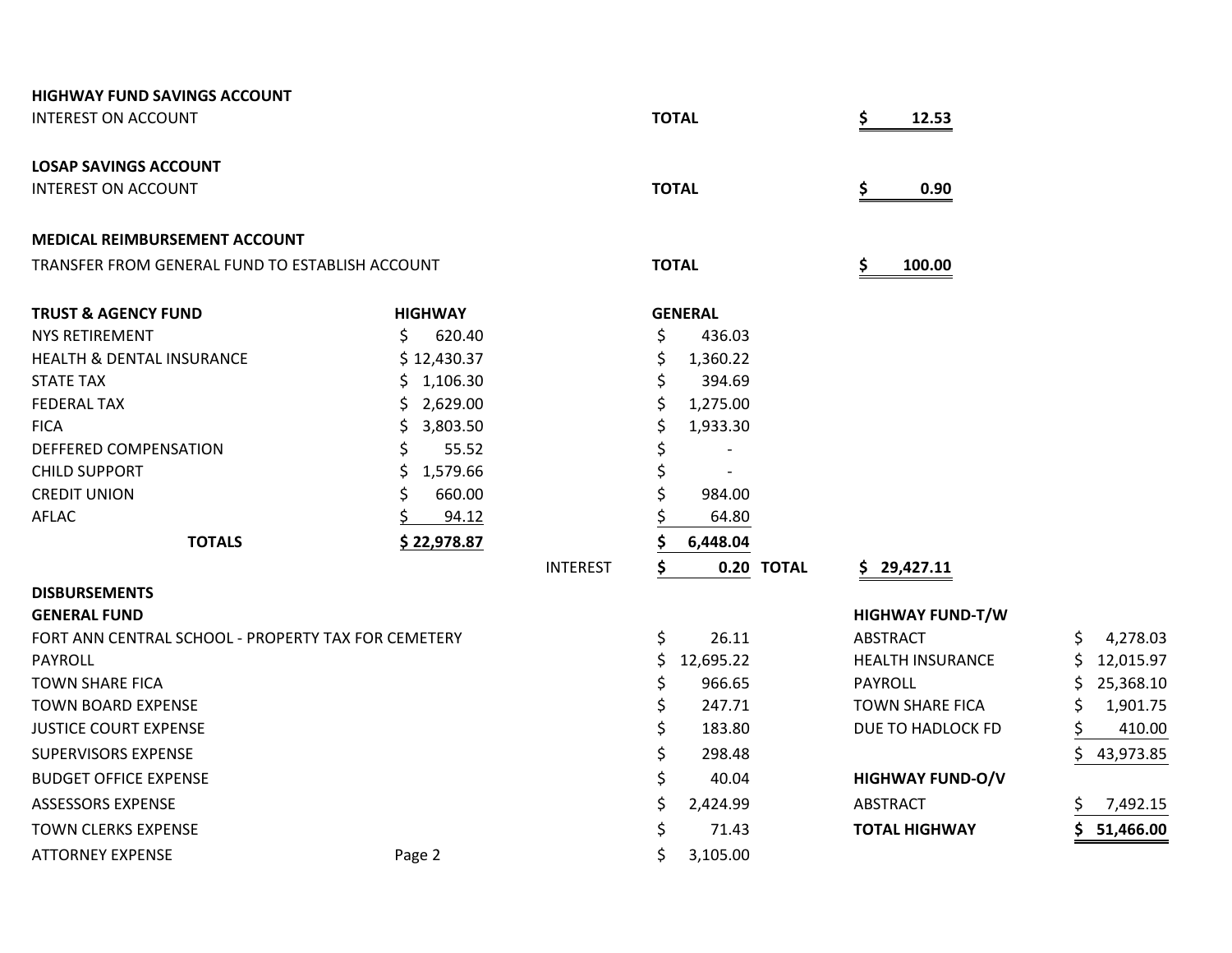| <b>BUILDINGS EXPENSE</b>                     |              | \$<br>1,791.95 |                                |                |
|----------------------------------------------|--------------|----------------|--------------------------------|----------------|
| <b>CENTRAL COMMUNICATIONS</b>                |              | \$<br>221.11   |                                |                |
| <b>CENTRAL MAILINGS</b>                      |              | \$<br>89.97    | <b>TRUST &amp; AGENCY FUND</b> |                |
| <b>ENGINEER EXPENSE</b>                      |              | \$<br>725.77   | <b>FICA</b>                    | \$<br>5,736.80 |
| SAFETY INSPECTION EXPENSE                    |              | \$<br>124.01   | <b>STATE TAX</b>               | 1,500.99       |
| <b>FIRE COMPANY - FUEL</b>                   |              | \$<br>310.41   | <b>FEDERAL TAX</b>             | 3,904.00<br>Ś  |
| <b>HIGHWAY SUPERINTENDENT EXPENSE</b>        |              | \$<br>115.00   | <b>HEALTH INSURANCE</b>        | 13,790.59      |
| <b>STREET LIGHTS</b>                         |              | 179.50<br>\$   | <b>CREDIT UNION</b>            | 1,644.00<br>S  |
| DOG CONTROL EXPENSE                          |              | 100.98<br>Ś    | <b>CHILD SUPPORT</b>           | 1,579.66<br>S  |
| PLANNING BOARD EXPENSE                       |              | 4,022.33       | <b>AFLAC</b>                   | \$<br>158.92   |
| <b>HEALTH INSURANCE</b>                      |              | 1,401.04       | RETIREMENT                     | 1,056.43<br>Ś  |
|                                              | <b>TOTAL</b> | \$29,141.50    | DEFFERRED COMP.                | 55.52          |
|                                              |              |                |                                | 29,426.91      |
| <b>HADLOCK PARK DISTRICT</b>                 |              |                |                                |                |
| ABSTRACT                                     |              | 6,463.60<br>S  |                                |                |
| <b>HADLOCK DAM PROJECT</b>                   | <b>TOTAL</b> |                |                                |                |
| YOUTH COMMISSION FUND                        | <b>TOTAL</b> |                |                                |                |
| <b>CONSOLIDATED HEALTH</b>                   | <b>TOTAL</b> |                |                                |                |
| <b>GENERAL FUND SAVINGS ACCOUNT</b>          | <b>TOTAL</b> |                |                                |                |
| <b>HADLOCK PARK DISTRICT SAVINGS ACCOUNT</b> |              |                |                                |                |

| TRANSFER TO CHECKING ACCOUNT                                               |        |              | 10,000.00                |
|----------------------------------------------------------------------------|--------|--------------|--------------------------|
| <b>HIGHWAY FUND SAVINGS ACCOUNT</b><br><b>TRANSFER TO CHECKING ACCOUNT</b> |        | <b>TOTAL</b> | <u>\$50,000.00</u>       |
| <b>LOSAP SAVINGS ACCOUNT</b>                                               |        | <b>TOTAL</b> | $\overline{\phantom{0}}$ |
| <b>MEDICAL REIMBURSEMENT ACCOUNT</b>                                       | Page 3 | <b>TOTAL</b> |                          |